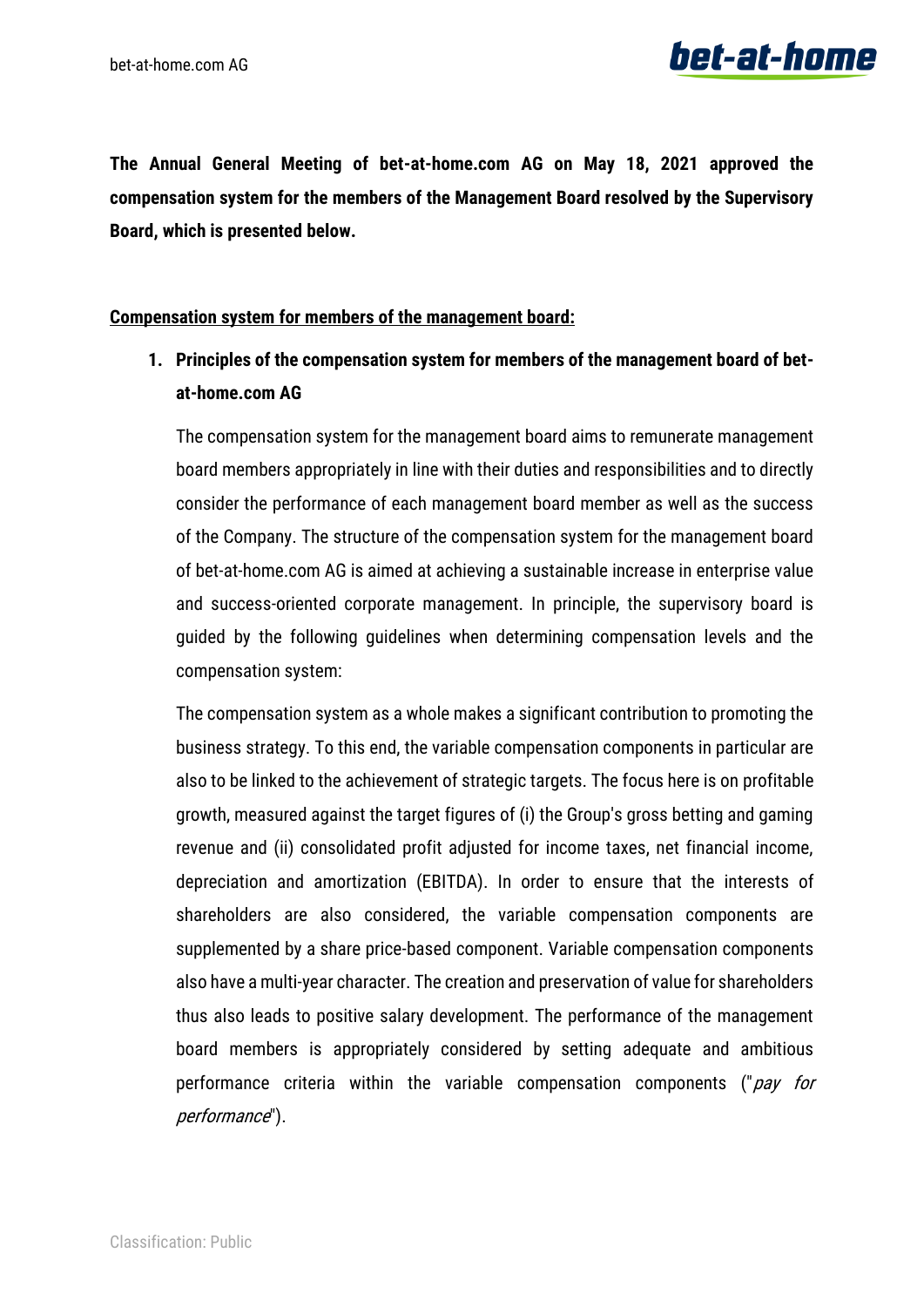In addition, non-financial performance criteria such as integrity, employee satisfaction and diversity as well as sustainability/environmental social governance (ESG) aspects are included in the assessment of compensation.

The compensation system and the performance criteria of its variable components thus incentivize long-term and sustainable development of the bet-at-home.com AG Group.

#### **2. Procedures for determining, reviewing and implementing the compensation system**

The compensation of the management board is determined by the supervisory board as a whole. The establishment of a separate Personnel Committee has been dispensed with, as the supervisory board of the Company consists of three members and there is therefore no need for such a committee. If necessary, independent external advisors are consulted. In accordance with the Rules of Procedure for the supervisory board, the members of the supervisory board are obliged to report any conflicts of interest without delay. The supervisory board designs the system for the compensation of management board members considering applicable laws and regulations, in particular the requirements of the AktG as amended, any regulatory requirements and the recommendations of the German Corporate Governance Code. In doing so, it shall ensure clarity and comprehensibility.

The management board compensation system thus adopted by the supervisory board will be submitted to the annual shareholders' meeting for a resolution on its approval.

The supervisory board determines the specific target total compensation on the basis of the compensation system.

The supervisory board regularly reviews the compensation system for the management board and the appropriateness of the compensation. In accordance with the requirements of Section 120a (1) AktG, the supervisory board will submit the compensation system for the members of the management board to the annual shareholders' meeting for approval in the event of significant changes, but at least every four years.

The present system of compensation for members of the management board shall apply to future management board service contracts. In accordance with the statutory provision (Section 87a (2) AktG), the supervisory board may temporarily deviate from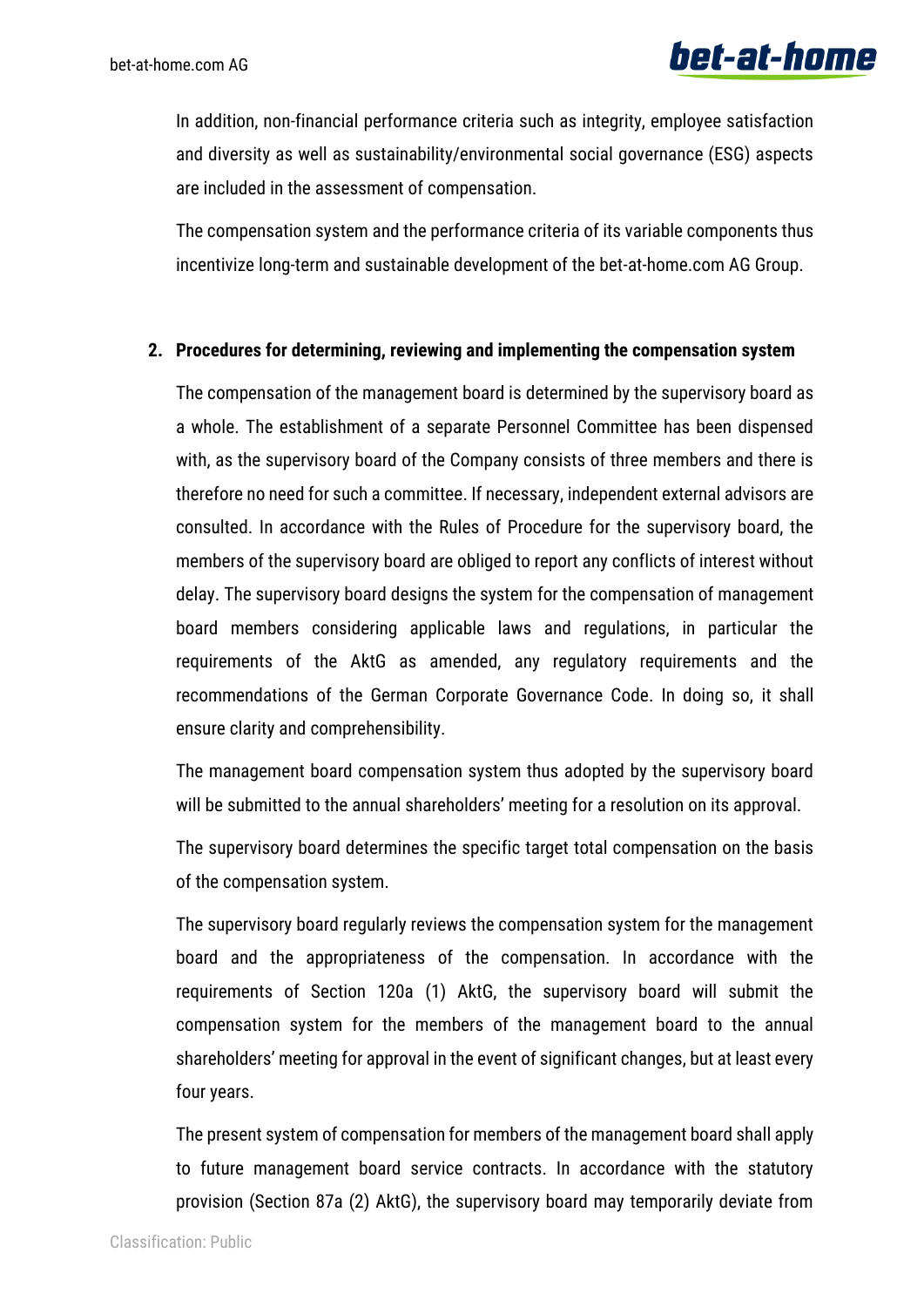the components of the compensation system described below in exceptional circumstances if this is necessary in the interests of the long-term welfare of the Company.

#### **2.1. Horizontal comparison**

When designing the compensation system, an attempt was made to use a suitable peer group to assess the market standard of the overall compensation. In the opinion of the supervisory board, however, no suitable peer group (listed online betting and gaming providers) has been identified that provides reliable information for a horizontal comparison. However, generally accessible compensation studies were considered, but these only provide a comparative starting point in terms of company size and other nonspecific aspects.

#### **2.2. Vertical comparison**

The compensation and employment conditions of employees were considered as part of the vertical comparison. In line with previous practice, the supervisory board considers the relationship of compensation to senior executives in the Group, to the extended management group, and to the workforce as a whole. This consideration was also carried out over the course of the last three years.

#### **3. Compensation components in detail**

#### **3.1. Fixed compensation components**

The fixed compensation components granted to the members of the management board under the compensation system comprise basic compensation and fringe benefits. The members of the management board do not receive a pension commitment.

#### **3.1.1. Base references**

The members of the management board shall receive a fixed basic compensation. Provision may be made for this to be payable monthly or in fourteen (14) monthly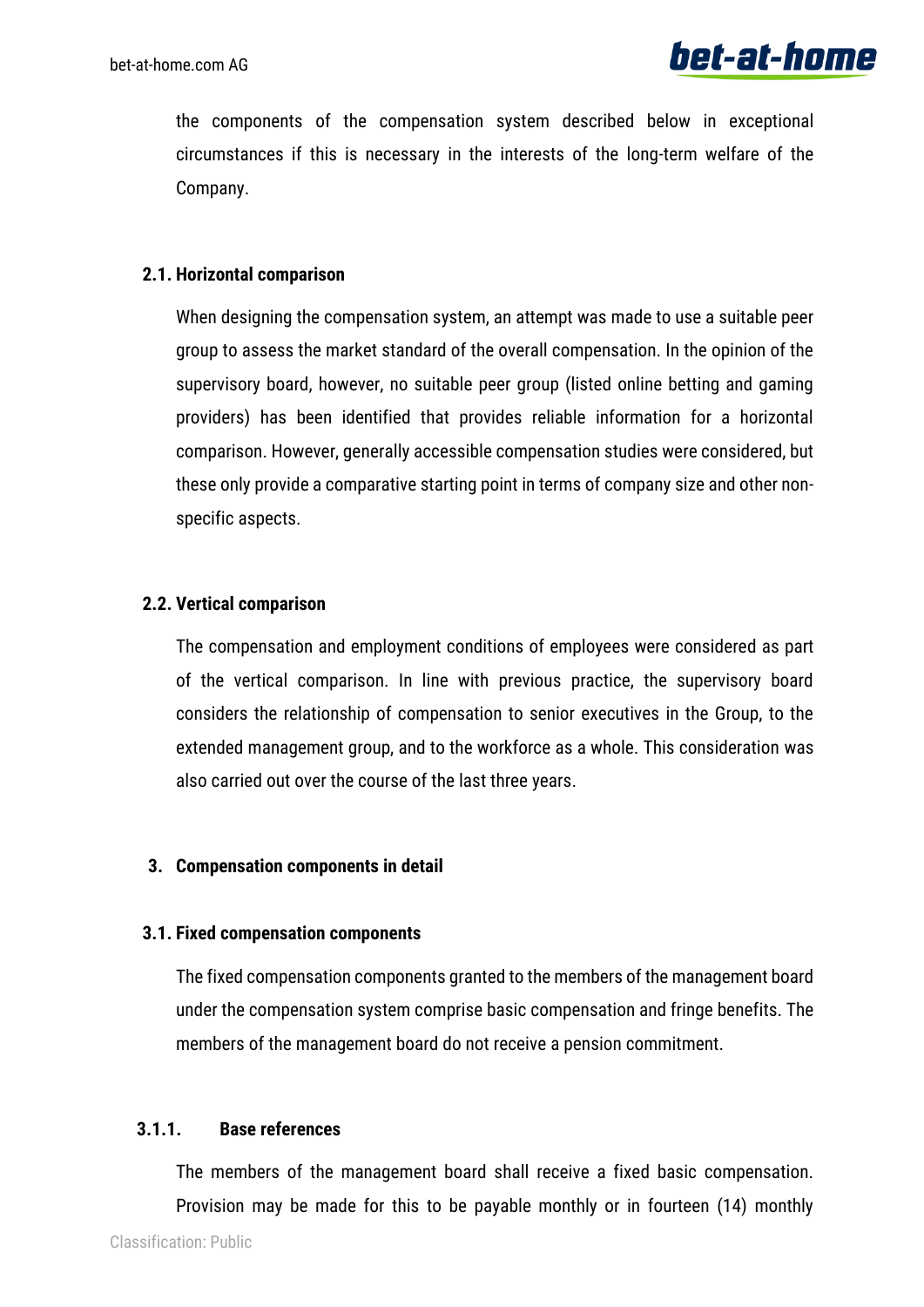salaries, of which twelve (12) monthly salaries are payable at the end of each month, the thirteenth (13th) monthly salary at the end of May of each year and the fourteenth (14th) monthly salary at the end of November of each year. The basic compensation is promised and granted by bet-at-home.com AG and/or its subsidiaries, if applicable, in the context of employment relationships.

#### **3.1.2. Fringe benefits**

Fringe benefits are granted on the basis of service contracts with the individual members of the management board and may include, for example: private use of company cars, special payments such as payment of tuition, housing, rent and relocation expenses, reimbursement of fees for the preparation of income tax documents, reimbursement of fees, subsidies for pension insurance (with the exception of the pension commitments presented here), subsidies for accident , life and health insurance or other insurance. Fringe benefits may be provided on a one-time or recurring basis.

#### **3.1.3. Pension commitments**

The members of the management board do not receive any pension commitments.

#### **3.2. Variable Compensation 1 ("VC1")**

Under the compensation system, the members of the management board are entitled to Variable Compensation 1, which can lead to an annual bonus payment, some of which is deferred. Variable Compensation 1 rewards the members of the management board for the success of the Group based on certain financial indicators and non-financial performance targets.

#### **3.2.1. Target amounts**

With regard to Variable Compensation 1, target amounts are agreed with the management board members in their service contracts, which are granted to them if they achieve 100% of their targets ("**VC1 target amount**"). The variable compensation is calculated on the basis of the VC1 target amount within a target achievement corridor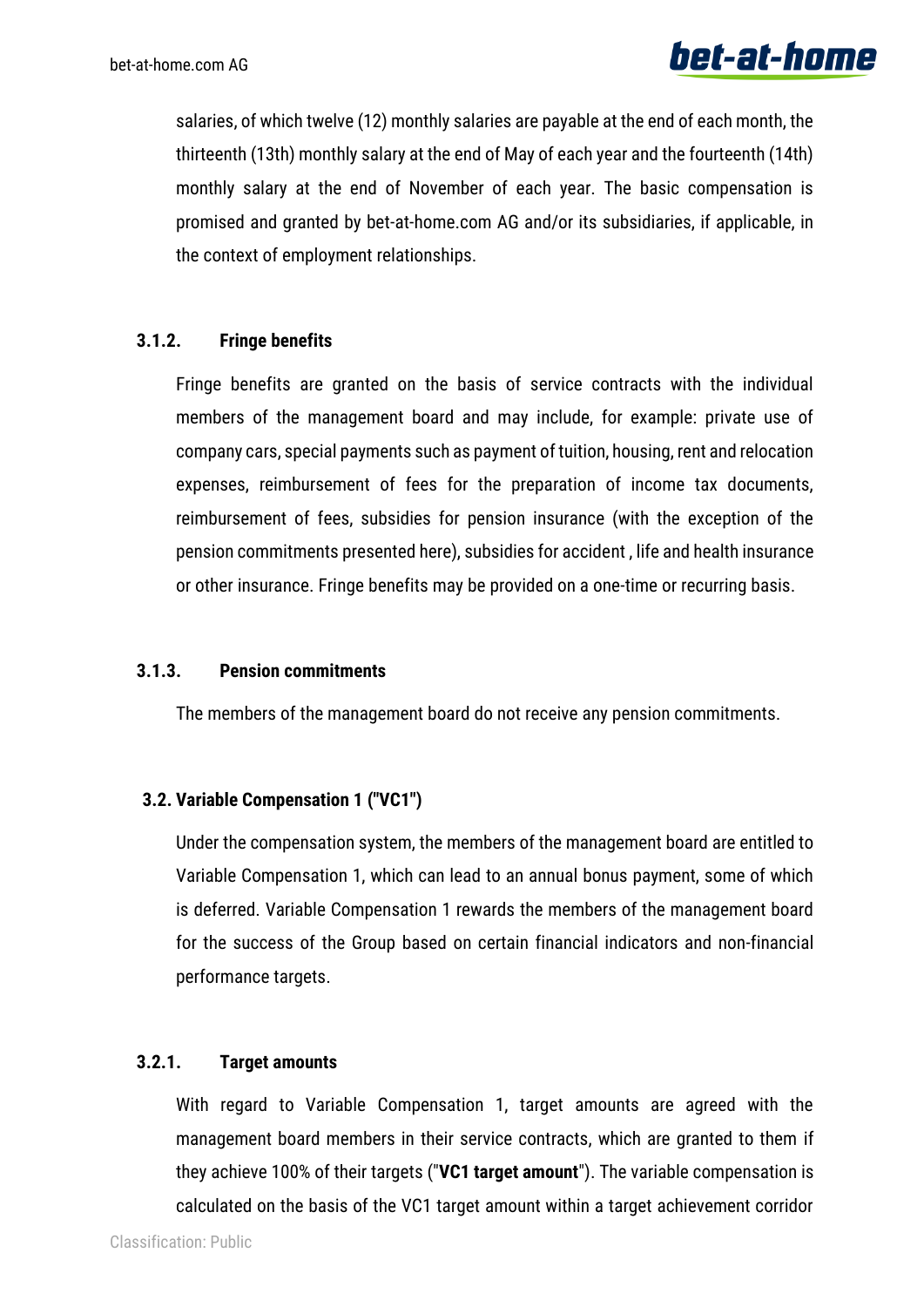of 50% to 200%. The exact payment is determined by multiplying the degree of target achievement by the VC1 target amount of the individual management board member. If the target is exceeded, there is an increase up to a maximum of 200% of the target amount (cap). If the target is achieved by up to 50%, Variable Compensation 1 is reduced on a straight-line basis; if the target is achieved by less than 50%, Variable Compensation 1 is not paid at all.

#### **3.2.2. Performance targets**

The assessment factors to be defined for VC1 comprise financial and non-financial performance criteria. Non-financial performance criteria account for up to 10% of the VC1 target amount.

#### **Financial performance targets**

As financial performance criteria, reference is to be made in particular to the gross betting and gaming revenue generated as the most significant performance indicator, and to EBITDA. At the beginning of a management board service agreement, which generally runs for three years, corresponding targets are set in advance for each year for the entire term, so that the assessment basis is already multi-year in this respect.

85% of the Variable Compensation 1 to be granted on this basis for a financial year, which is based on financial performance targets, is due in the month following approval of the annual financial statements and consolidated financial statements by the supervisory board of the Company. A further 15% of the Variable Compensation 1 for a financial year, which is based on financial performance targets, is allocated to a socalled sustainability account ("**mid-term incentive**"). Payment of the mid-term incentive is linked to the targets for the following financial year. If targets are achieved by 100% or more in the following financial year, the management board member is entitled to payment of the full mid-term incentive. If targets are achieved by up to 50%, the midterm incentive is reduced on a straight-line basis; if targets are achieved by less than 50%, the mid-term incentive is not paid out at all. If the management board contract is not continued beyond the end of the financial year, the mid-term incentive is payable immediately after approval of the annual financial statements.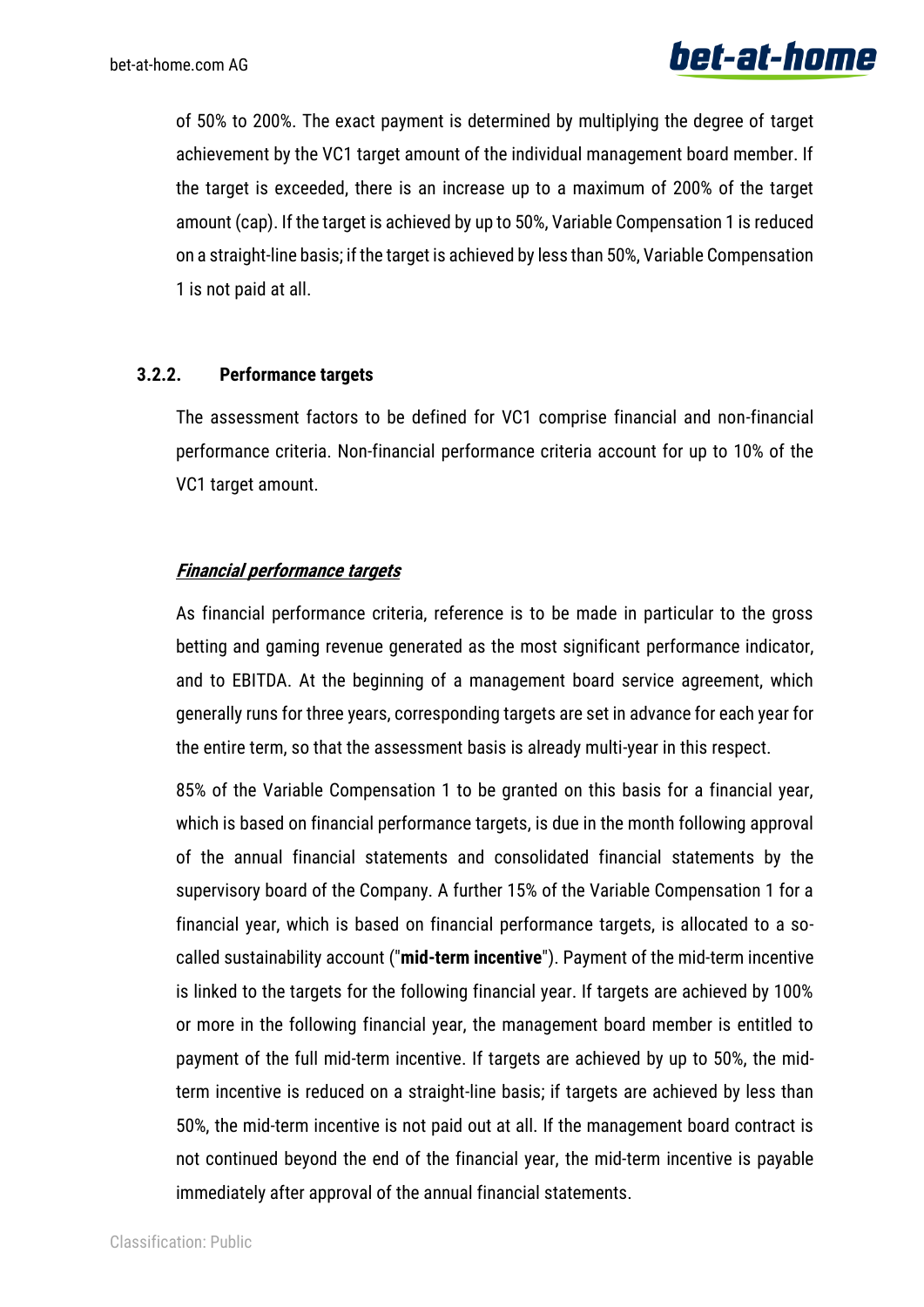#### **Non-financial performance targets**

Non-financial performance criteria are to be included in the target agreement alongside criteria such as integrity, employee satisfaction and diversity, as well as sustainability/environmental social governance (ESG) aspects, which are to account for up to 10% of the overall target achievement.

For the non-financial, strategic targets, the agreement with the management board members is to define the conditions under which the respective target is fully met (100% target achievement of the individual criterion) and which parameters are used to assess the degree of target achievement. In the case of non-financial strategic project targets, particular consideration is given to aspects such as quality, budget compliance and adherence to deadlines.

#### **3.2.3. Change of performance targets**

A subsequent change of the performance targets is excluded.

#### **3.2.4. Calculation of target achievement**

The total target achievement of the short-term variable compensation is derived from the agreed average of the individual performance criteria and the degree of target achievement in each case.

#### **3.2.5. Abolition of Variable Compensation 1**

If the Company terminates the employment relationship for good cause within the meaning of Section 626 of the German Civil Code (Bürgerliches Gesetzbuch - BGB), the Variable Compensation 1 shall cease to apply for the financial year in which the termination takes effect. For other cases of premature termination, the management board receives the VC1 payment pro rata temporis. This payment is due within one month of publication of the audited annual financial statements. Any credit balances in the sustainability account will also be paid out in full.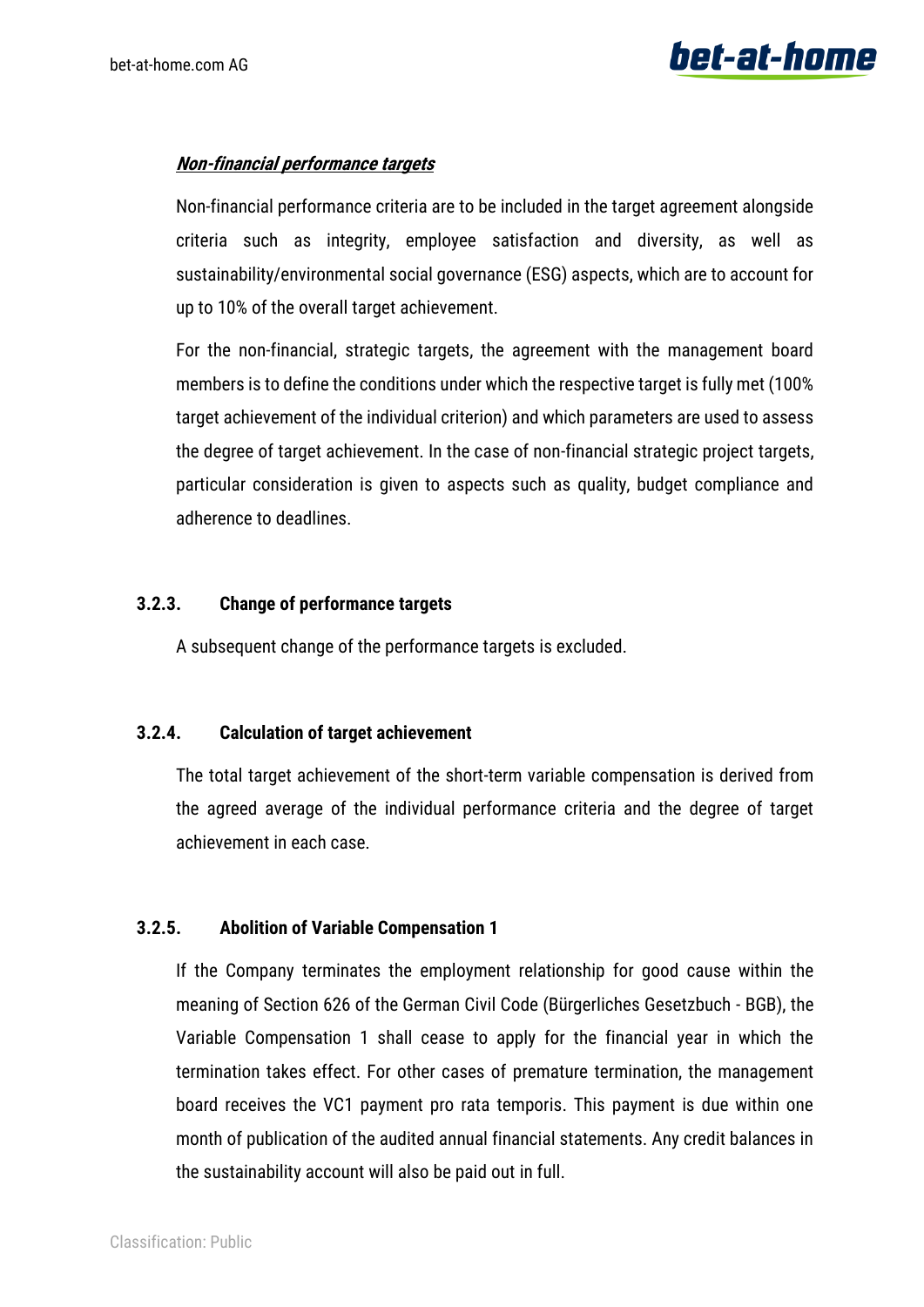#### **3.3. Variable Compensation 2 ("VC2")**

As part of the compensation system, Variable Compensation 2 can be agreed with the members of the management board, which can lead to an annual bonus payment. The origin and amount of Variable Compensation 2 depend to a large extent on the enterprise value of bet-at-home.com AG. VC2, if agreed with the members of the management board, is due on December 31 of each year.

At the beginning of a management board service contract, which generally runs for three years, a share price of the Company is fixed in advance for the entire term ("**base price**").

If the fixed share price is exceeded in subsequent years on the basis of a 6-month average share price in the months July to December ("**Relevant Share Price**"), the management board member receives a cash payment corresponding to a fixed agreed share of the increase in the value of the Company compared with the agreed share price.

If, for example, a base price of EUR 45.00 was agreed, the market capitalization based on 7,018,000 shares would be EUR 315,810,000.00. If the relevant price were EUR 55.00, the increased market capitalization would be EUR 385,990,000.00 and the increase in market capitalization would be EUR 70,180,000.00.

VC2 is calculated on the basis of a %age of the increase in market capitalization agreed with the management board members, which is up to 0.67%. Based on the above increase in the market capitalization, this would result in a VC2 of a maximum of EUR 470,206.00.

#### **4. Target total compensation**

In accordance with the compensation system, the supervisory board determines the amount of the target total compensation for each management board member.

In doing so, it shall consider not only an appropriate relationship to the duties and performance of the management board member, but also the economic situation and the success and future prospects of the Company. The supervisory board shall ensure that the target total compensation does not exceed the customary compensation without special justification. The target total compensation for the individual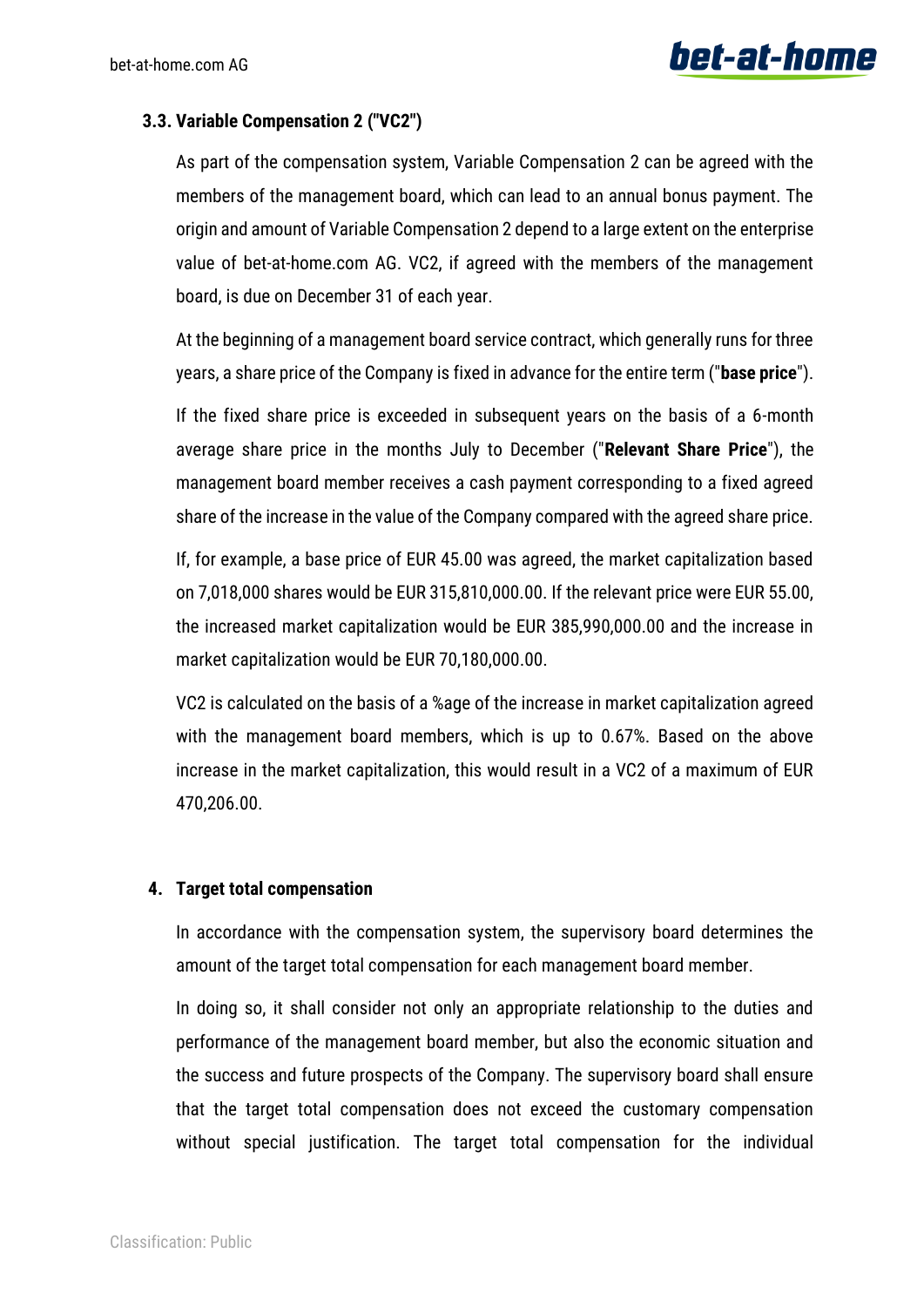management board members is derived from the basic compensation and Variable Compensation 1 in the event of 100% target achievement.

In addition, there is Variable Compensation 2, which, being share price-based, is not a component to be measured on the basis of a target achievement level based on a target agreement.

In determining the target total compensation for the individual management board members, the supervisory board will therefore use the consensus estimates of analysts as a basis with regard to Variable Compensation 2 and determine the target compensation from Variable Compensation 2 on this basis uniformly for each year of the term.

#### **5. Maximum compensation**

The maximum amount of fixed basic compensation plus fringe benefits for each management board member is EUR 1,500,000.00 p.a.

The maximum amount of Variable Compensation 1 is EUR 1,000,000.00 p.a. for each management board member based on 100% target achievement.

The payment from Variable Compensation 2 is limited to 10 times the basic compensation paid for the year added by Variable Compensation 1.

#### **6. Commitments to members of the management board in the event of resignation**

The supervisory board may determine exit regulations for each compensation component and for each case in which the employment relationship of a member of the management board or the appointment as a member of the management board ends. This includes cases such as retirement or full or partial reduction in earning capacity, death, ordinary termination of the service contract or termination of the service contract for good cause, dismissal from office for good cause, transfer of a service contract to the major shareholder of the Company or to a company affiliated with the major shareholder of the Company. For each of these cases, the supervisory board may determine in advance what requirements apply in order for individual or all compensation components to be paid either in full or in part, early or delayed, to the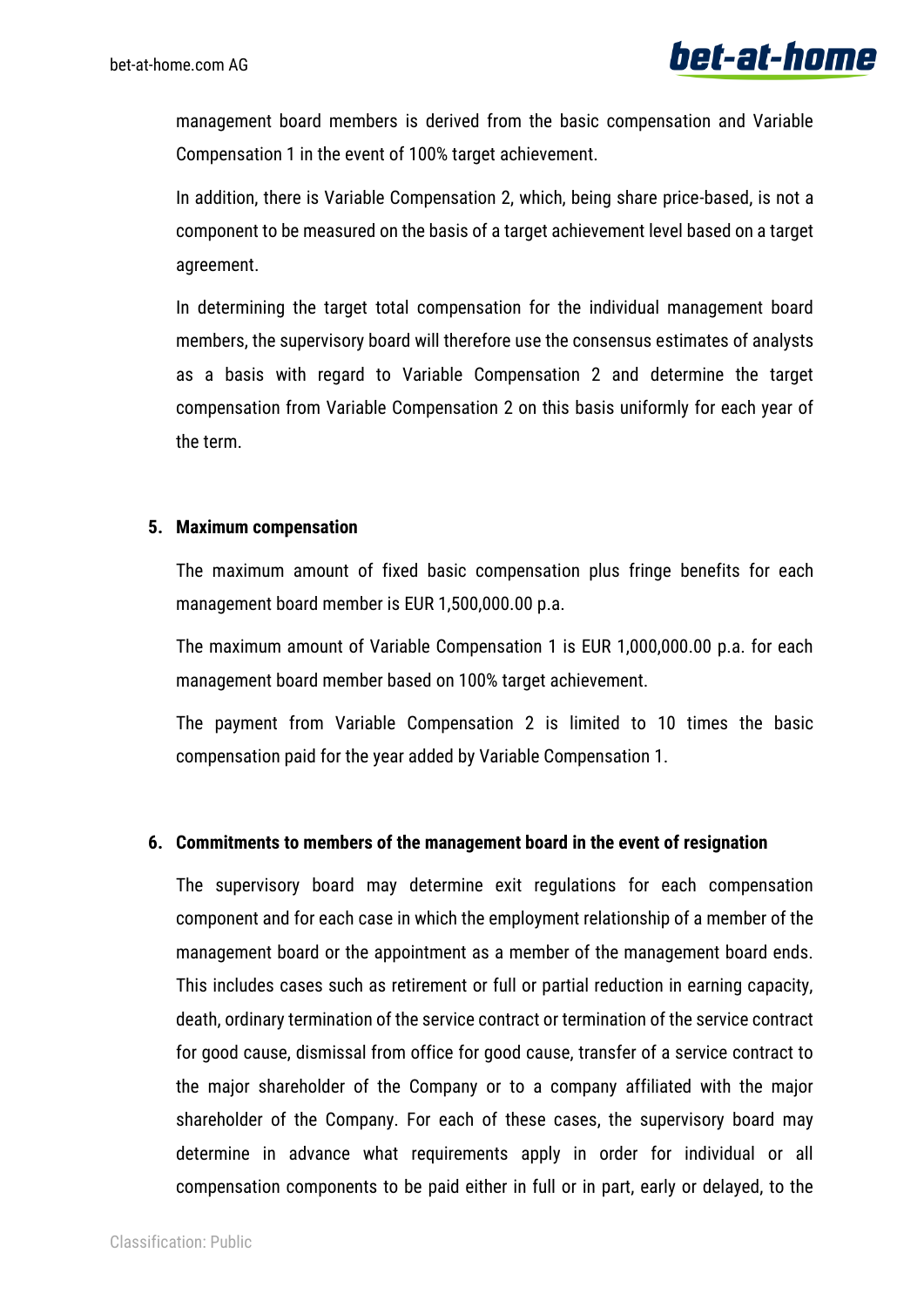members of the management board or - in the event of death - to the heirs of the management board member concerned, or to lapse. In any case, a payment of variable compensation components can only be made in accordance with the targets and comparison parameters as well as the due dates specified in the respective plan terms and conditions referred to in the service agreements or agreed in the service agreements with the respective members of the management board.

The supervisory board concludes service agreements with members of the management board that provide for a severance payment cap.

Severance payments in the event of premature termination of management board membership without good cause may not exceed a total of two years' compensation, but may not exceed the total compensation entitlement for the remaining term of the contract ("**severance payment cap**").

In the event of temporary incapacity to work due to illness or accident or for other reasons not attributable to gross negligence or intent on the part of the management board member, the supervisory board may determine that the fixed compensation shall continue to be paid for a period of six months, but not beyond the end of the management board member's contract.

Commitments for benefits in the event of premature termination of the employment contract by the management board member as a result of a **change of control** may not be agreed.

If there is good cause for terminating the service agreement, no severance payments will be made.

The supervisory board may agree with members of the management board that, in the event that their employment contract is not extended or ends for any other reason before the end of the regular term, they will receive a transitional allowance amounting to 50% of their last gross annual salary (including variable compensation component). The transitional allowance may not be paid if the contract is extended. The entitlement to payment of the transitional allowance shall lapse if the management board member has refused a reappointment and extension of the management board contract offered to him on terms that are the same or more favorable to him, or if the non-extension or termination is based on an important reason for which the management board member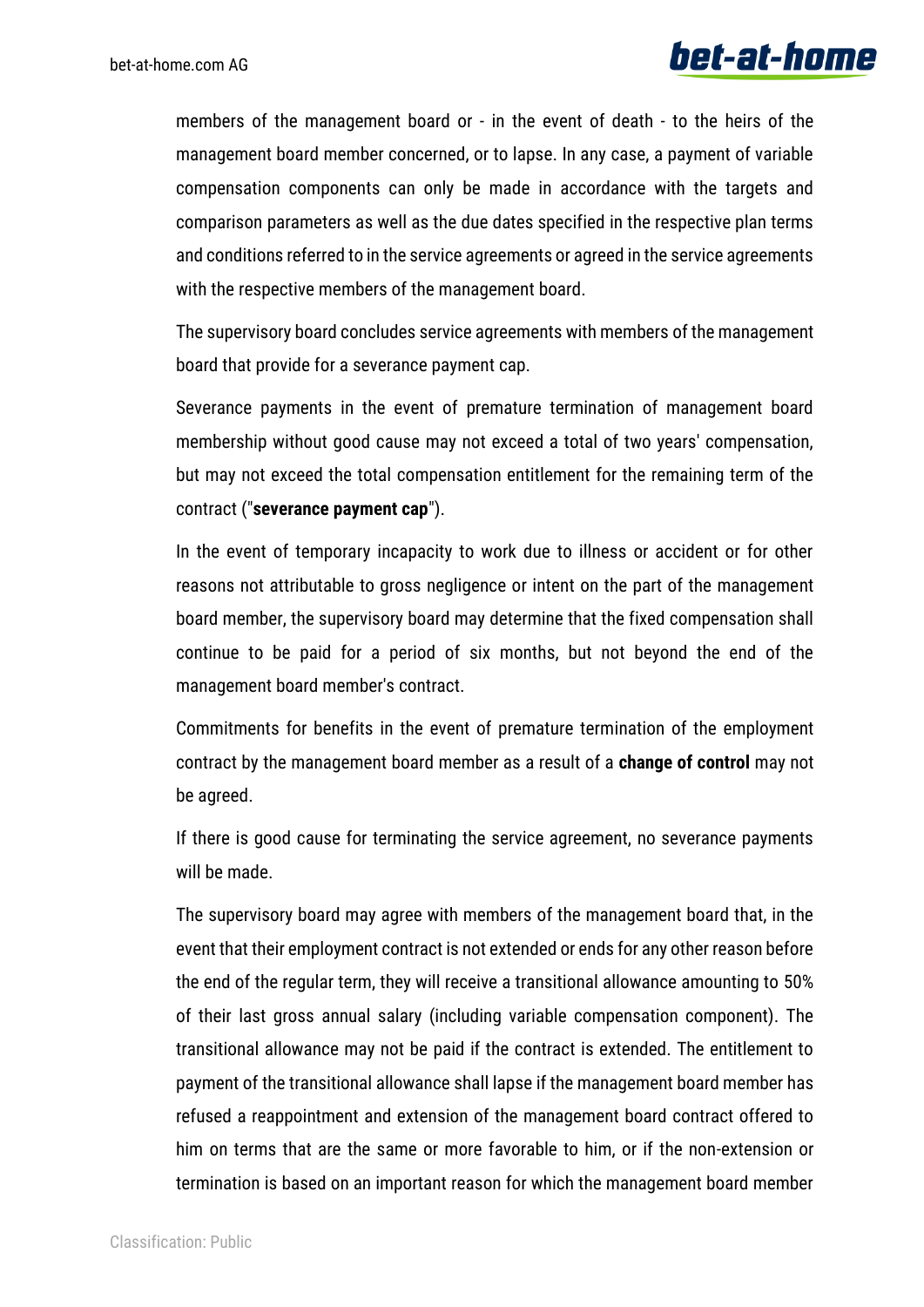

is responsible, or on an ordinary notice of termination given by the management board member.

The supervisory board may agree a post-contractual non-competition clause with members of the management board for a period of up to two (2) years. If such a postcontractual non-competition clause takes effect, the members of the management board may receive compensation amounting to up to half of their respective basic compensation per year of the respective period of validity of the post-contractual noncompetition clause. Payments under a post-contractual non-competition clause are to be offset against any severance payments.

#### **7. Contract terms, termination options**

The term of the employment contracts is linked to the duration of the appointment and complies with the requirements of stock corporation law. Ordinary members of the management board are generally appointed for a maximum of three years.

Both the Company and the management board member have the right to extraordinary termination for good cause in accordance with Section 626 of the German Civil Code (BGB).

#### **8. Compensation system in the event of special and exceptional circumstances**

In special and exceptional circumstances (e.g. in the event of a severe financial or economic crisis), the supervisory board has the right to temporarily deviate from the compensation system in accordance with Section 87a (2) sentence 2 AktG and to amend the regulations relating to the compensation structure and individual compensation components as well as the regulations on the respective procedure, provided this is necessary in the interests of the long-term welfare of the Company. A deviation from the compensation system is only possible by a corresponding resolution of the supervisory board and after careful examination of the necessity. The components of the compensation system from which deviation is possible under the above circumstances are the procedure, the compensation structure, the individual compensation components and their performance criteria. Furthermore, in this case the supervisory board may temporarily grant additional compensation components or replace individual